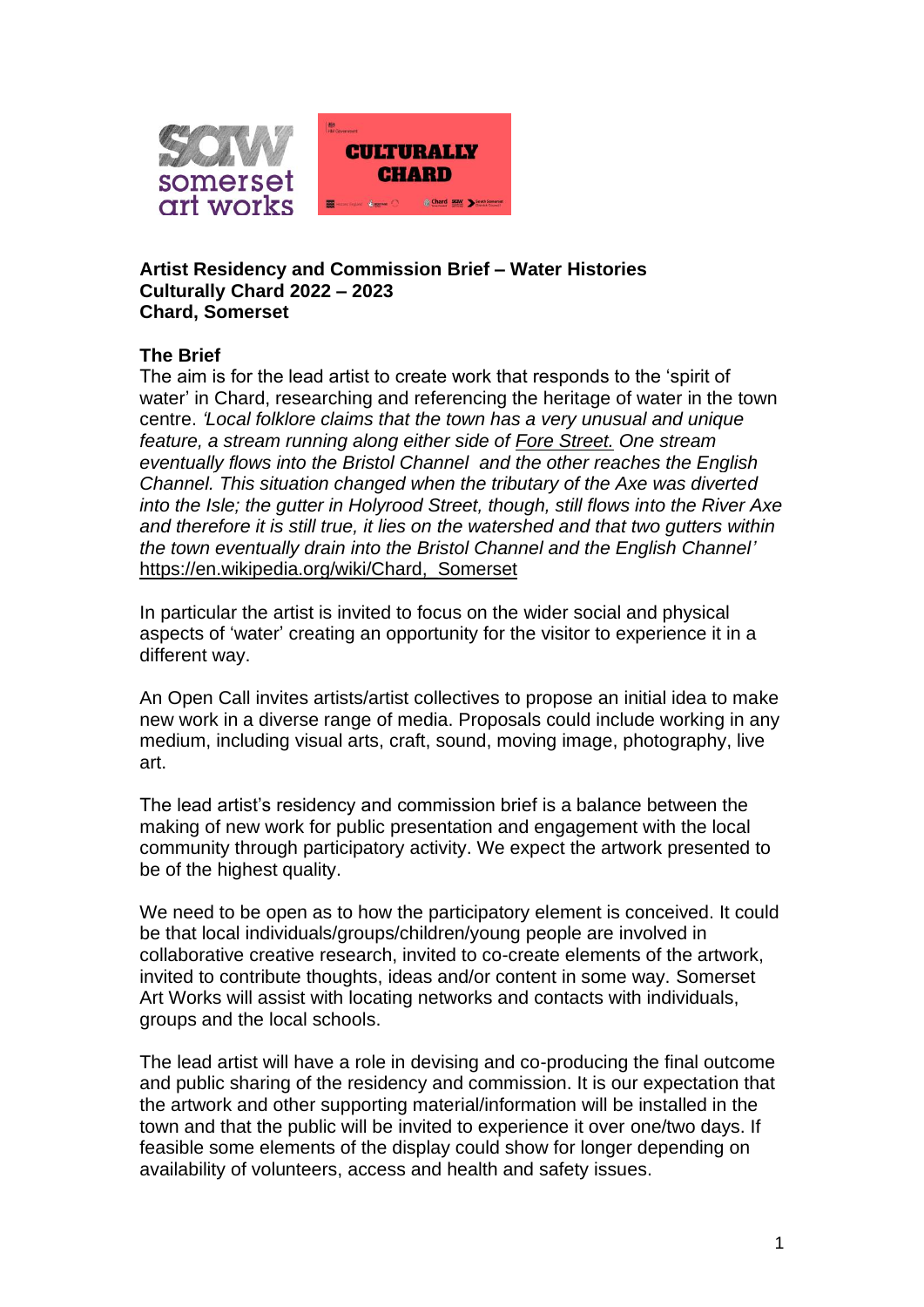## **Key dates**

## **Chard Spring Festival Friday 29 and Saturday 30 April 2022**

This event would provide a useful introduction point to the residency and an opportunity for community consultation, offer taster activities and to recruit participants. Ideally, we would like the appointed artist to attend the days, have a presence and begin to meet with local people.

The work would be developed throughout the year with a final sharing and celebration at the **Spring Festival April/May 2023.**

## **Artist Responsibilities**

The artist will take responsibility for the following:

- Research and development of the project,
- Work with the project co-ordinator to liaise with the community groups
- Work with the identified groups closely to develop the final presentation and outcomes of the project
- Work with project co-ordinator to deliver and organise public and participatory events
- Keep diary notes and photos documenting the development of the work during the project and install the resultant artwork.
- Attend meetings with the project co-ordinator when required.
- Contribute to the PR, marketing and social media.
- End of project report

### **Person Specification**

In recruiting the artist, a track record in creative interaction with culture and heritage, people and place, is important. The ability to work closely and sensitively with people of all ages and abilities, and where appropriate to engage them in the creative process, are key aspects of the residency brief and process.

Artists will need to:

- have track record in developing participatory projects and working with community groups or young people
- be a good communicator and have the ability to manage their work with minimal supervision.
- have a commitment to innovative arts practice and the sharing of high quality creativity.
- have the ability to inspire others about the arts.
- have an understanding of health and safety, equalities and safeguarding best practice

### **Timescale**

A site visit will be planned The residency will take place **between April 2022 and May 2023** We are open to discussion about how the residency might be planned if separate blocks of time are more suitable.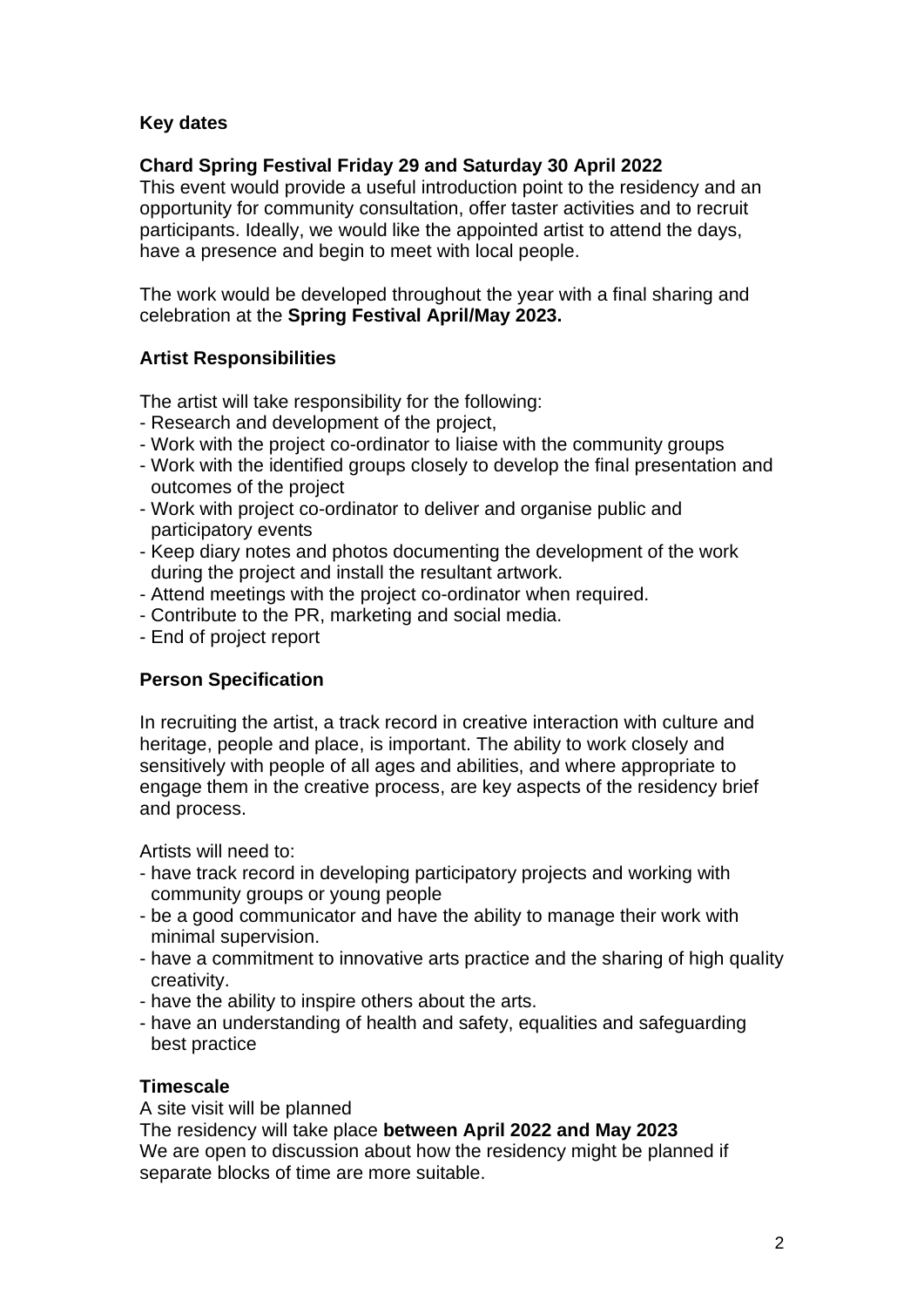### **Fee**

The total value of the commission is £8000 inclusive of vat. Artist's fee is budgeted at £200 per day for 32 days.

### **Budget**

| <b>Site Visit</b>               | 200   | 1 day including visit to archives held at<br>Somerset Heritage Centre / Chard<br>museum (travel expenses are<br>separately costed). |
|---------------------------------|-------|-------------------------------------------------------------------------------------------------------------------------------------|
| General planning                | 600   | 3 days                                                                                                                              |
| Community participation         | 800   | 4 days                                                                                                                              |
| Residency/making/<br>production | 4000  | 20 days over the project period                                                                                                     |
| Launch event 29/30 April        | 400   | 2 days Including setting up                                                                                                         |
| 2022                            |       | co-ordination/co-production of event                                                                                                |
| Installation & public event     | 400   | 2 days. Includes delivery of artwork and                                                                                            |
| April/May 2023                  |       | co-ordination/co-production of event                                                                                                |
| Materials and production        | Up to | Includes materials for artwork, other                                                                                               |
| costs                           | 1000  | production/making costs and materials                                                                                               |
|                                 |       | for participation/workshops. Some                                                                                                   |
|                                 |       | fixtures and fittings for                                                                                                           |
|                                 |       | installation/display equipment may                                                                                                  |
|                                 |       | come out of general display budget.                                                                                                 |
| <b>Travel and subsistence</b>   | Up to | Estimated for subsistence and for                                                                                                   |
|                                 | 600   | travel. Travel is to and from Chard.                                                                                                |
|                                 |       | Nearest town and railway station is                                                                                                 |
|                                 |       | Crewkerne. Public transport is limited.                                                                                             |
| Total                           | 8000  |                                                                                                                                     |

### **Equal Opportunities**

The appointment procedures for the commission will be carried out in accordance with Somerset Art Works, equalities policies.

### **Terms and Conditions**

The project is administered by Somerset Art Works.

All appointed artists will be self- employed and will be responsible for their own tax and N.I. payments.

Enhanced DBS and Public Liability Insurance of £5m will be required. Risk assessments will be carried out by the Artist working with SAW. The ownership of the artist's own work shall remain with the Artist unless otherwise agreed in advance between the Partners and the Artists. Work created with community members is jointly owned by the project and the groups involved. Until the end of the Project Period as specified in the project schedule, the Partners will be responsible for holding and exhibiting the work, as appropriate.